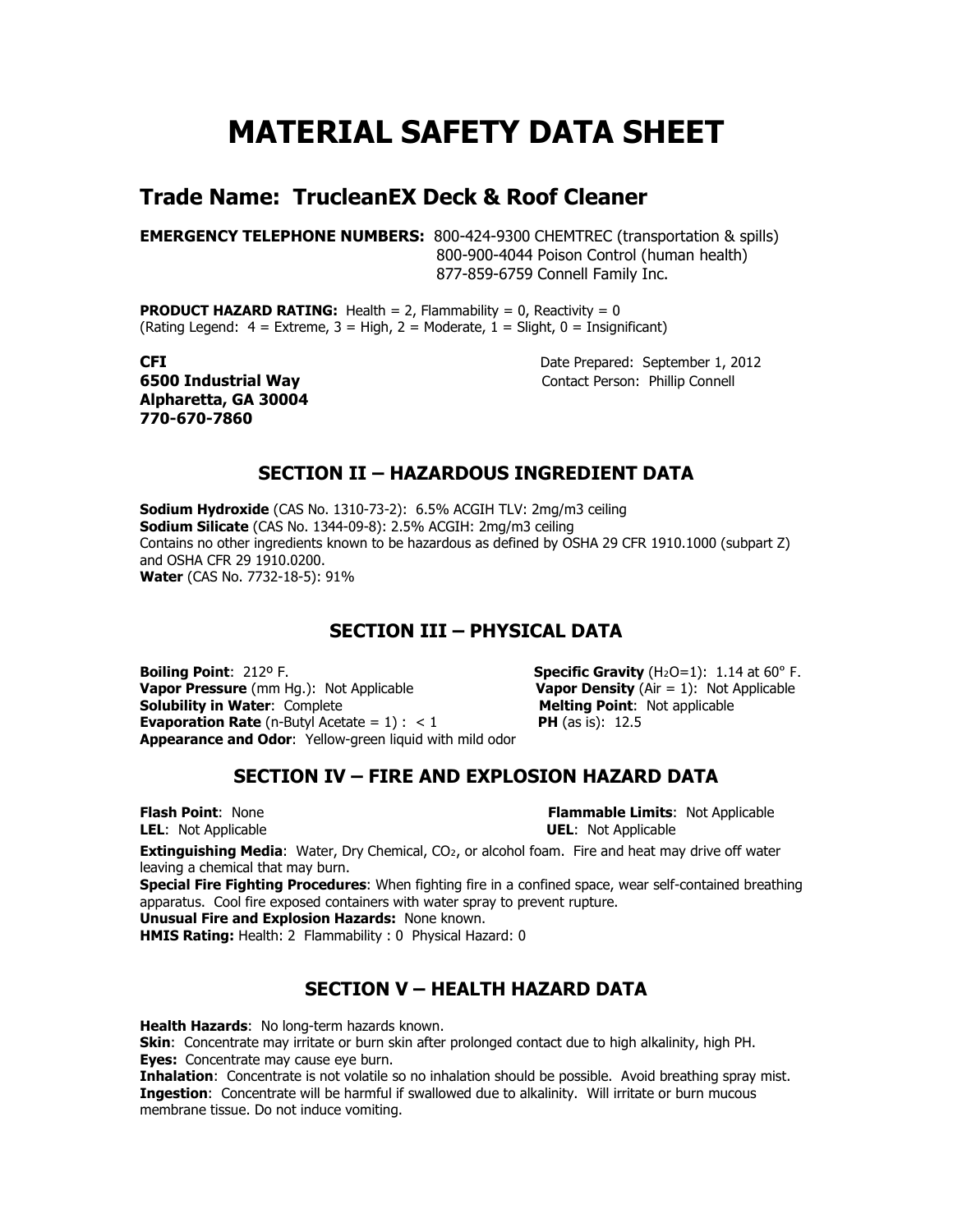#### Page 2 of 3 – MSDS TrucleanEX Deck & Roof Cleaner

Signs & Symptoms of Overexposure: Irritation, stinging or burning sensation. Eye Contact: Causes moderate eye irritation. Skin Contact: Causes moderate skin irritation. Ingestion: Harmful if swallowed.

#### Medical Conditions Generally Aggravated by Exposure: None known

This product does not contain any ingredient known to be a human carcinogen. NTP: No IARC: No OSHA: No

#### EMERGENCY AND FIRST AID PROCEDURES

**Skin:** Flush with plenty of water. Remove contaminated clothing. Wash clothing before reuse. Contact physician if needed. If skin becomes dry, apply moisturizing cream or petroleum jelly.

**Eyes:** Flush with water for 15 minutes. Contact physician if needed.

Inhalation: If respiratory discomfort or irritation occurs, move to fresh air. See physician if discomfort or irritation continues.

Ingestion: If concentrate is swallowed, do not induce vomiting. Give large quantities of water. Contact physician at once.

### SECTION VI – STABILITY AND REACTIVITY DATA

Stability: Stable under normal conditions. <br> **Stability: Stable under normal conditions.** Conditions to avoid: None in the unit of the state of the unit of t<br> **Stabilities:** Store away from oxidizers. The state of the stat Incompatibilities: Store away from oxidizers. Hazardous Polymerization: Will not polymerize.

## SECTION VII – ACCIDENTAL RELEASE MEASURES

Procedure for Cleaning/Absorption: Absorb with sand or inert material. Waste Disposal Method: Dispose of in accordance with local, state and federal regulations.

#### SECTION VIII – CONTROL MEASURES/PERSONAL PROTECTION

Respiratory Protection: If necessary, use MSHA/NIOSH approved air-supplied respirator.

Ventilation: Local exhaust is sufficient, if not available, use mechanical exhaust.

**Protective Gloves:** Impervious gloves (such as rubber, neoprene, polyethylene) may be used especially when handling product in the concentrated form.

**Eye Protection:** Wear a face shield if splashing hazard exists.

Protective Clothing: Wear appropriate clothing to avoid skin contact.

## SECTION IX – HANDLING AND STORAGE

Precautions to be taken in handling and storing: Keep container closed when not in use. Avoid contact with skin or eyes. Do not ingest. Avoid breathing mist.

Other Precautions: Store in a cool dry place out of sunlight. Allow product to warm to room temperature before dilution.